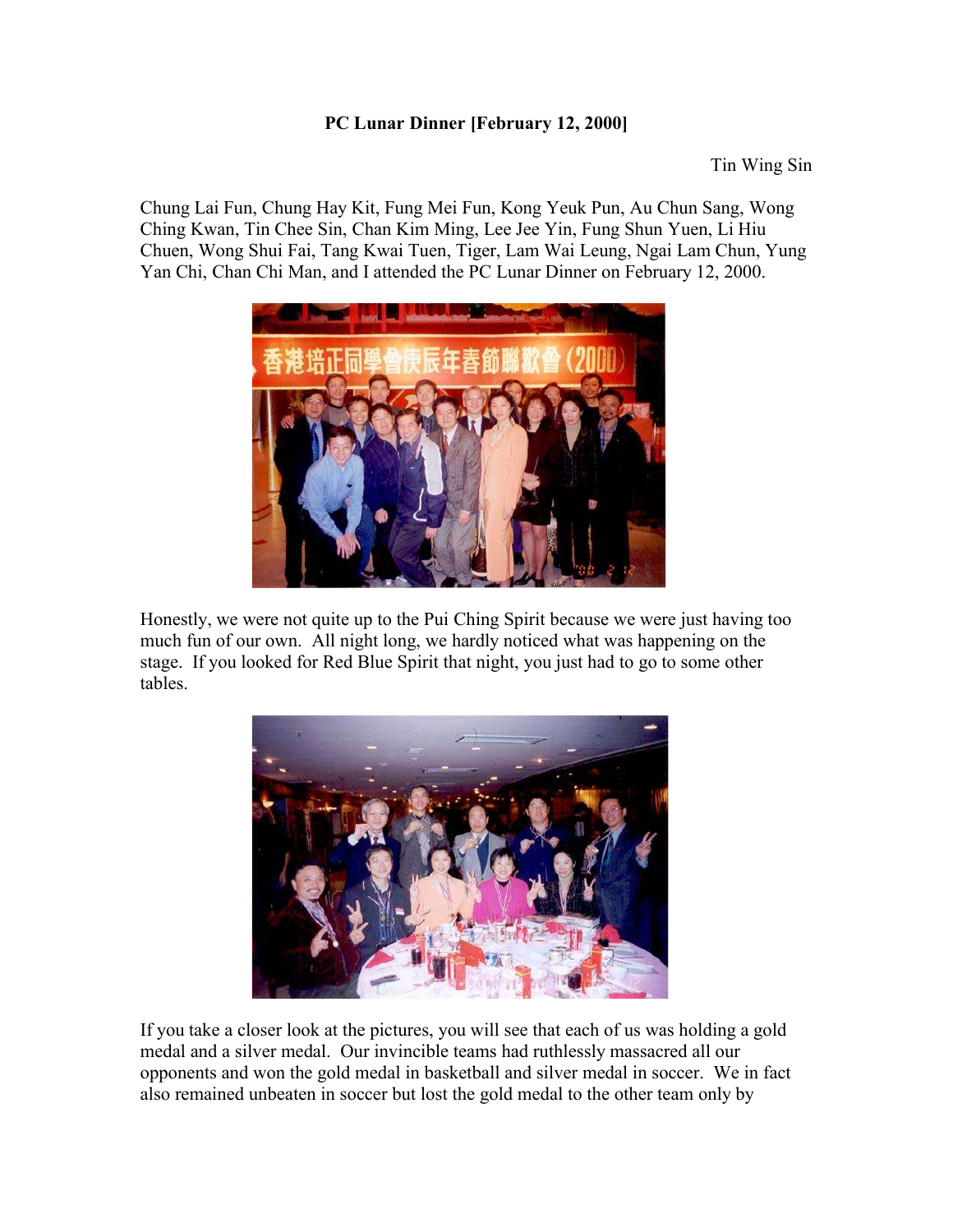counting the number of field goals. I should add that in one game we had only four players on our side playing against five players on the other side. Hats off to our indomitable teams !



Just before the dinner was over, Tiger, Lam Wai Leung, Li Hiu Chuen, Yung Yan Chi, Chan Kim Ming, Kong Yeuk Pun, Chung Lai Fun, Au Chun Sang, Lee Jee Yin, and Chan Chi Man went to my office to sort the coronation photos.



We first had to argue how to sort all these pictures. Of course the one who has the loudest voice usually gets what he wants, even though it does not necessarily mean he is right. Anyway, we decided to lay all the pictures on the conference table and let each of us pick the pictures. If you have been to a buffet dinner you will know how chaotic it can be. I had a few good elbows from Tiger, and of course I returned him with some kicks.

The pictures have all been sorted out, "sort of." If you find some of your favorite pictures missing, blame yourself for not being with us that night. Some of the classmates have already got the pictures. We plan to distribute the rest to the other classmates in a